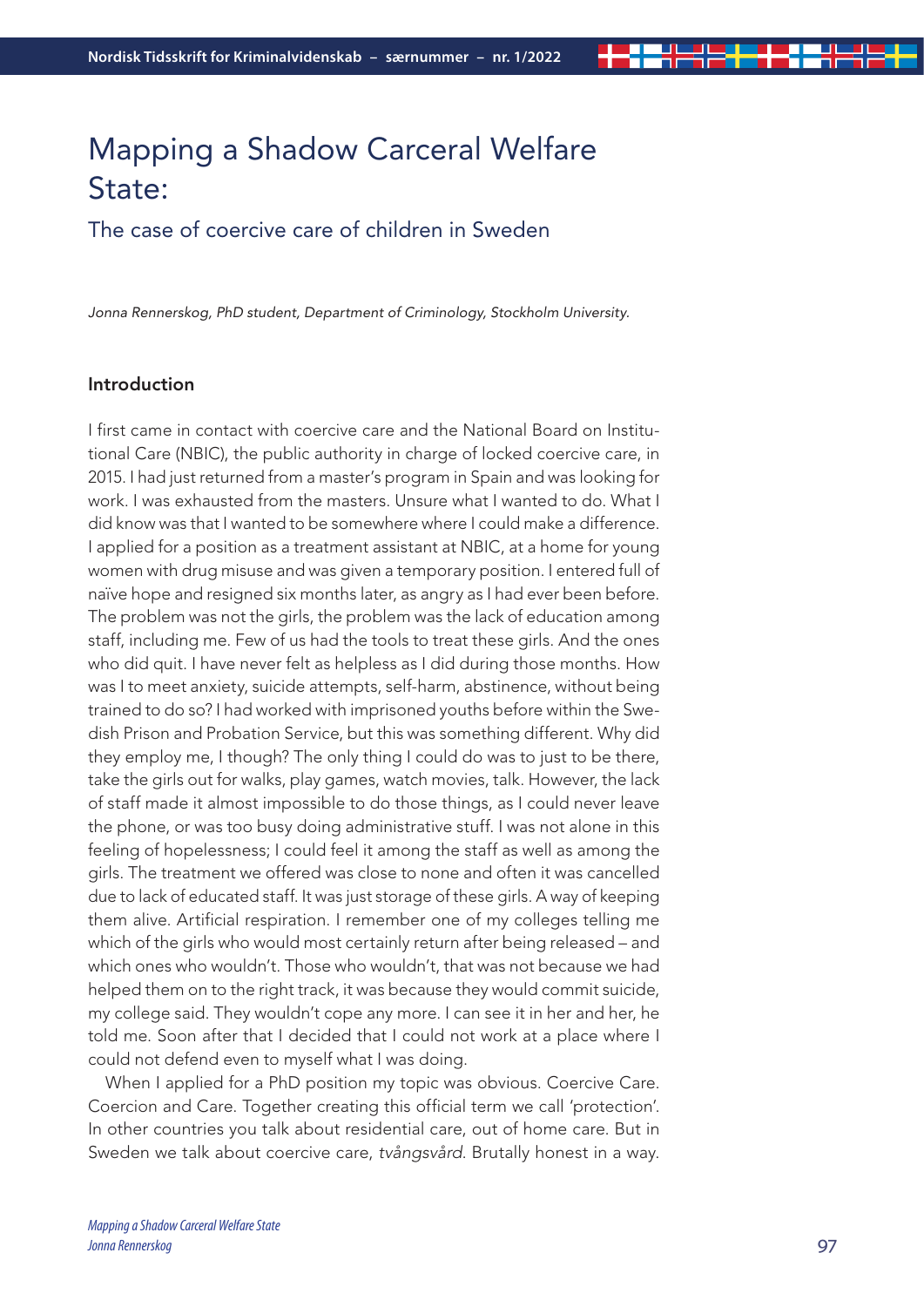Completely dishonest in another. It is a coercive intervention, a protective intervention, a welfare intervention, and a social right.

Today's organisation of locked coercive care was founded in 1993. The same year the government published a governmental report, supported by all political parties, stating that »there is enough knowledge that speaks of negative, or an absence of, treatment effects to not place any hope in this type of interventions«(Government, 1993, p. 79). It was emphasized that »*Severely scepticism should be directed* ... *towards coercive care of criminally active youths*«*(*Government, 1993, p. 79, emphasis in original). We knew, over 30 years ago, that the empirical and theoretical support for coercive care was weak, especially for older youths. We knew that there was no research evaluating coercive care that had shown any positive treatment effects. We knew that it could not be excluded that coercive care had harmful effects on an individual level. We had a governmental report stating, that even if coercive care would have a positive effect on general crime prevention, it could not justify coercive care as treatment. That there were severe practical difficulties to perform coercive care in a consequent and professional matter. That the legitimacy for practicing coercive care was weak, both from the perspective of those being treated, from the public and even from some of those who were practicing it.

But we carried on.

The vast number of studies conducted on the subject during the past 30 something years has not told us anything different.

And we still carry on.

We place an increasing number of children in locked institutions with no 'expiration date'. Why do we do it? What function(s) does the coercive care have in our society, if we know that it will do no good? In the beginning I was drawn to the relationship between coercion and care, the practice of formal control that may be call punishment in all but name within a benevolent welfare state. However, as I entered the field (academically), so did the UN Convention on the Rights of the Child (CRC) which became Swedish law on 1 January 2020. The overall question for my thesis then became what the perspective of the rights of the child *does with* the traditional coercion-care conflict, and how these tensions affect the orientation(s) and function(s) of coercive care of children.

## 1. Blurred lines

What began with feelings of helplessness, shame and anger has turned into a more generative process of critically examining an institution that – which the headline of this essay suggests – might very well be viewed as a part of what Katherine Beckett and Naomi Murakawa (2012) has termed 'the shadow carceral state'. A 'state' that operates beyond criminal law and formal punitive practices to expand penal power through administrative pathways to incarce-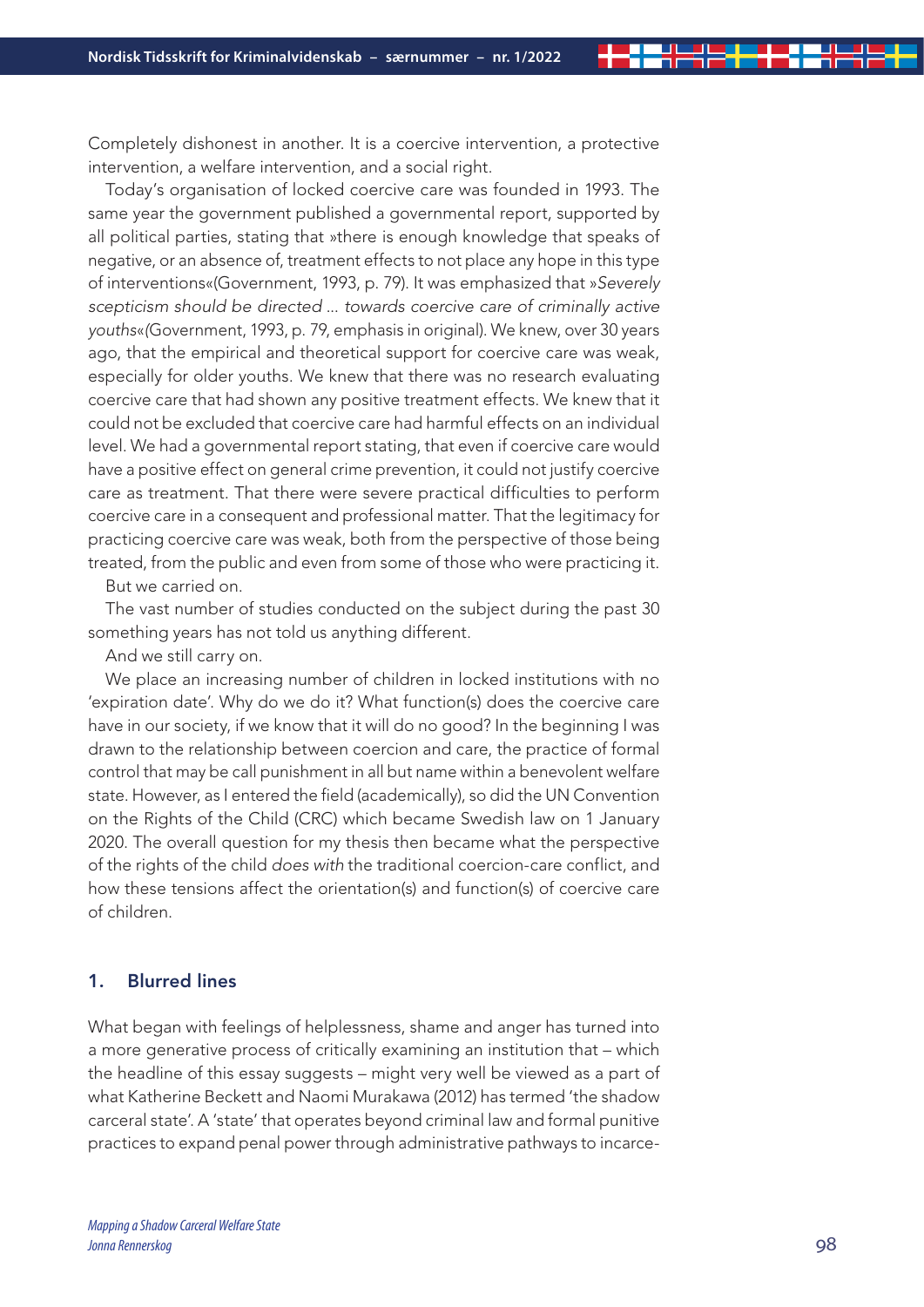ration. The concept of the shadow carceral state invites us to think of the state's penal power from a broader perspective that challenges traditional views of what counts as punishment. It allows us to move beyond legal definitions and into more submerged forms of interventions that may be called punishment in all but name. Within the criminological field, 'crimmigration'-scholars such as Vanessa Barker, Katja Franko Aas and May-Len Skilbrei, just to name a few, have shed light on such processes within the Nordic context. However, when it comes to problematising welfare interventions criminological scholars have, for some reasons been more reluctant. Perhaps the reason is that welfare interventions is just that, welfare interventions. The framework of the shadow carceral state with its focus on administrative (and civil) pathways to incarceration invites us to blur the lines between welfare, rights and punishment. *Now you might want to remind me that Nordic scholars have criticized the idea of Nordic welfare states as exceptionally humane for years.* That is true. But still, I think it's necessary for us to spend a little time talking about the welfare state.

Having examined current problematisations on the relationship between coercion and care within the realm of the welfare state I have found drug policy to be one of the primary areas in which this has been carried out. This is not surprising as drug policy development has been said to mirror a broader criminalization of social problems (c.f., Kolind et. al. 2013). For instance, it has been argued that the relationship between welfare and punishment within Nordic prisons is most visible when it comes to drug treatment programs, which are to deliver a welfare service to imprisoned citizens (Kolind, 2017). According to Kolind (2017, p. 205) it is »... difficult to disentangle what is in fact a part of the welfare service (drug treatment) and a part of punishment and the related disciplinary sanctions«. In the above reasoning by Kolind, although not explicit, there is the underlying assumption of a dichotomous relationship between welfare and punishment. Between good and evil. This is also found in the reasoning of Bruhn et al (2017, p. 181) who sees the cult of NPM tearing the welfare state apart, 'forcing' welfare-ish interventions into the realms of prison as there are increasingly less space for such in the outside prison world. It is seen in in the way Smith and Ugelvik (2017, p. 528) describes the mixing of punishment and welfare as »... trying to mix oil and water« – it works, but it is difficult. However, acknowledging that the social democratic welfare state is not simply universal and inclusive, Smith and Ugelvik notes how the exceptionalism literature tend to divide and separate welfare and penal practices as either punitive or not. They acknowledge the need for a more complex analysis to get away from the one-dimensional question of measuring how much, or how little punitiveness something withholds. This nuanced discussion is concluded with the following statement: »The best Scandinavian prison practices are good examples of what is possible when you have the ideas, the resources, the values and the will to create *truly* welfare-oriented regimes«(Smith & Ugelvik 2017, p. 528, my emphasis).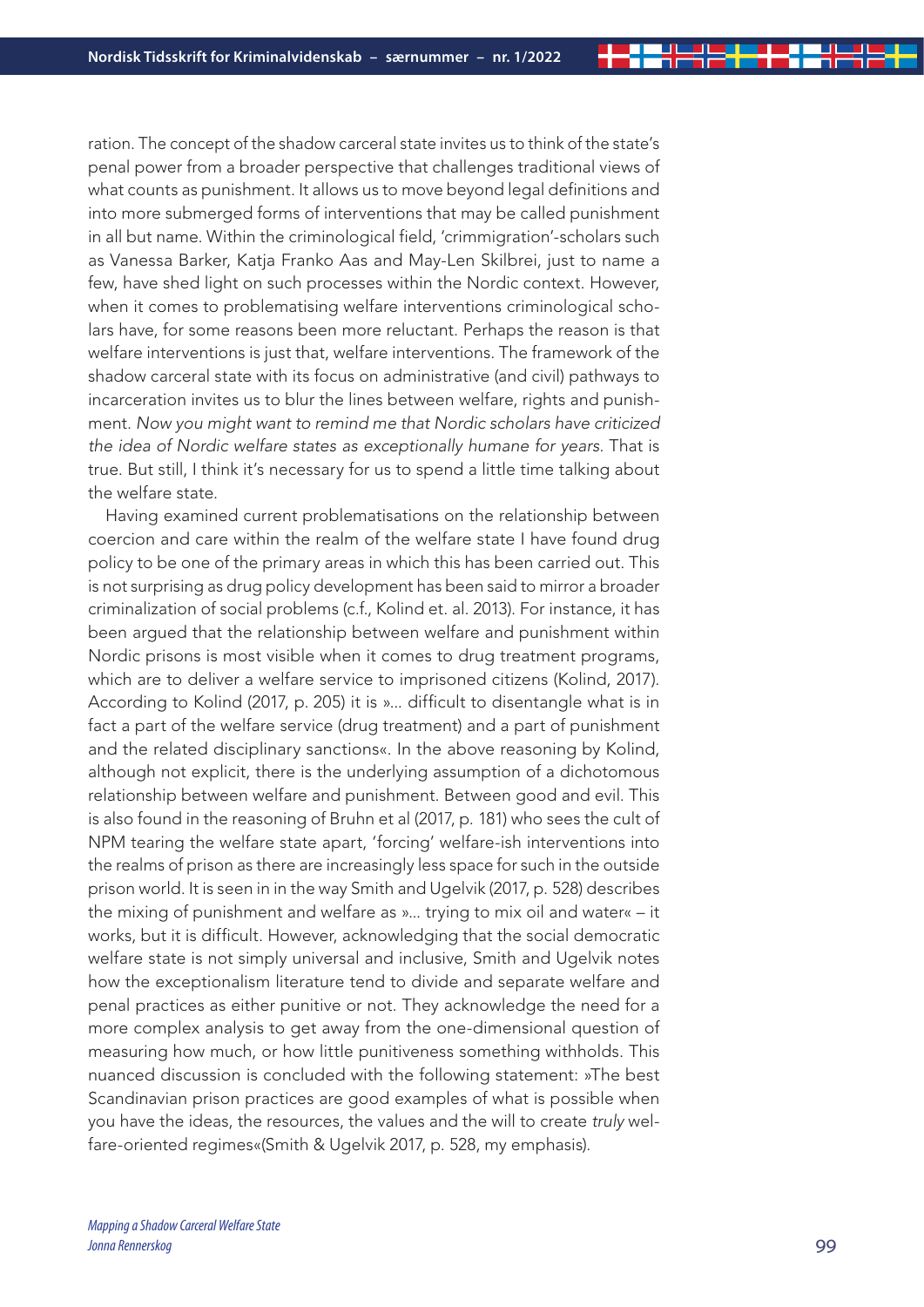*What then is a truly welfare-oriented regime?* I believe one obstacle with the way 'welfare state' is used within criminological research is the view of the term as a rather static concept, which, from my understanding, contribute to the dichotomization of the relationship between welfare (good) and punishment (bad). If we look at the historical use of the term 'welfare state' the fluidity of the concept becomes clear. In his work on the changing meanings of the welfare state, Nils Edling (2019) show how the term has had at least four different but overlapping meanings since its birth in the mid-late 17<sup>th</sup> century Germany until the 1940s. For me, a view of the welfare state as fluid rather than static, forces us to position ourselves as well as our research subject(s). This includes contextualising our understanding of the welfare state in relation to its historical and cultural meaning. It means that we cannot simply place the welfare state in opposition to the punishment without defining it, and to do such a thing, we must turn to its historical and cultural roots.

However, before doing that, I would like you to consider following description of the welfare state:

The Swedish welfare state is fairly affluent and very generous and quite frankly a major accomplishment, if you belong to it. If you do not belong to it, Sweden can be a place made miserable by variegated social marginalization in core areas of social life (Barker, 2012, p. 17)

On the one hand I completely agree with this statement, on the other hand, I think it's about time to problematize what we might call the 'inclusionary' welfare state. It is now time to turn to history. Klas Åmark (2005) show how the inclusionary and exclusionary features of the Swedish welfare state can be traced back the country's relation to the so-called 'safety problem' during the second half of the 19th century. The problem of safety, Åmark argues, was not something new. What was new however, was the response to the safety problem created by the industrialisation which left workers vulnerable to changes on a growing capitalist market. The solution is known as 'the line of work'. The goal was not to make workers independent of the market, but to make their position stronger within the market. The social insurance system that started to develop during this time is often referred to as universal and as a right of citizens. However, these systems were not primary directed to decrease poverty, but to protect the good wage-earners from the threats of poverty. Hence, large groups with no or weak attachment to work were long excluded from these reforms. Universalism cannot be said to have been the leading principle. For instance, healthcare insurances presented during the 1950's was said to include all citizens. However, by financing parts of the insurance with fees, some groups were excluded. Others were not seen as in need of health insurance as they were considered 'already cared for' or already included. These were women, men and children placed within different institutions. This last point is interesting and of great relevance for the position of coercive care within the welfare system today. It problematizes, not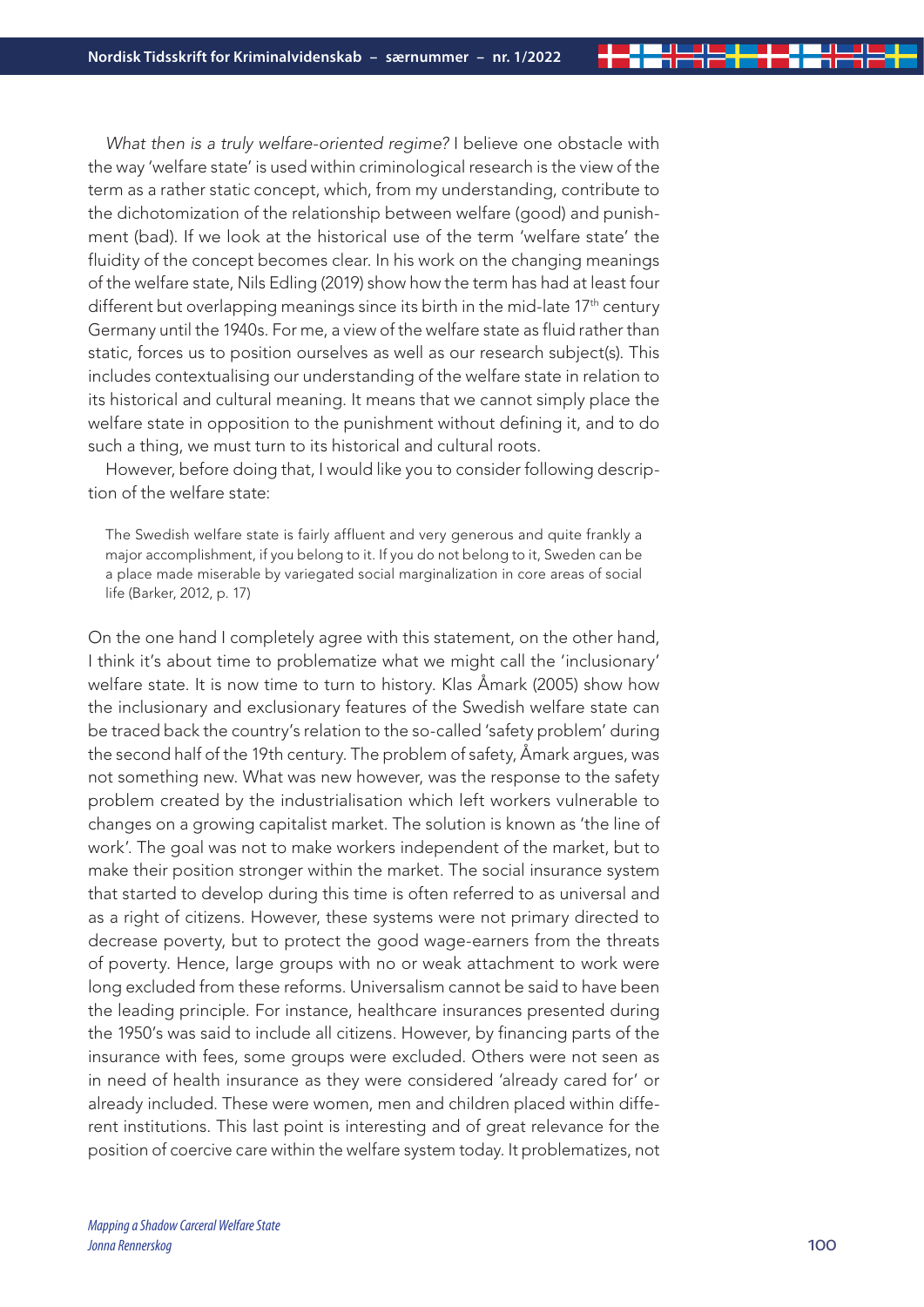the exclusionary welfare state but the inclusionary. Those considered cared for. Belonging but with limited access to social rights. What I suggest is that the 'universal' and 'inclusionary' or 'exclusionary' welfare state as analytical concepts does not have enough potential to problematise the welfare state and its punitive features. Rather, such terms may contribute to upholding the dichotomy of welfare and punishment. Of being in or being out. My point being: it is not as simple as being in or out. What I set out to do in my thesis is to go beyond the dichotomy of the inclusionary and exclusionary parts of the Swedish welfare state through the case of state driven coercive care of children. A place – or space – included in the welfare system and torn between coercion and care.

It might surprise you *(or not)* that the two current grounds for placing a child in coercive care has remained more or less the same since the beginning of the last century. Although the legislative grounds for placement as well as the organisation of the coercive care has changed, the two categories of children which the 1902 child welfare legislation targeted is the same: the environmental case and the behavioural case (Lundström, 1993). In the first case children are placed in coercive care due to environmental circumstances. The 1902 legislation defined this as parental mistreatment, albeit not abuse but rather lack of morally good upbringing. The second case has to do with children's own behaviour such as criminal behaviour, neglect of school, vagrancy and general socially destructive way of living. In 1902 it was the protection of the society and social order that was of primary interest, not the protection of the children themselves. This changed in 1924 when a new childcare legislation came in place, one that is commonly referred to as 'the birth' of modern child welfare (Lundström, 1993). One of the most important changes was the addition of the need to protect children from bad and insufficient parenting.

*Does this seem familiar to you in any way?* Consider this. In an interview the current Minister of Justice, Morgan Johansson, comment on the journalists question on what to do with young children engaged in, or at risk of being engaged in criminal activity:

These are children growing up in criminal environments, sometimes it is the family that has been pervaded by crime. At this point we must be very clear. Children's rights and children's growth must always be prior to parents' rights and claims. It's not only about preventing crime, but about preventing children from entering criminal activity. We know that these children, during their childhood, are exposed to a very large number of crimes, it can be violent crimes, it can be oppression. That's why the social services and the justice system need more muscles to intervene. That is why we subsidise coercive care (…)

(Sandberg et. Al., 2020, my translation)

The root of evil is still 'the problem of safety'. A problem that is no longer related to industrialism and work, but to the modern problem of safety: the idea of crime haunting our society. Still, it is (some) parents' inability to raise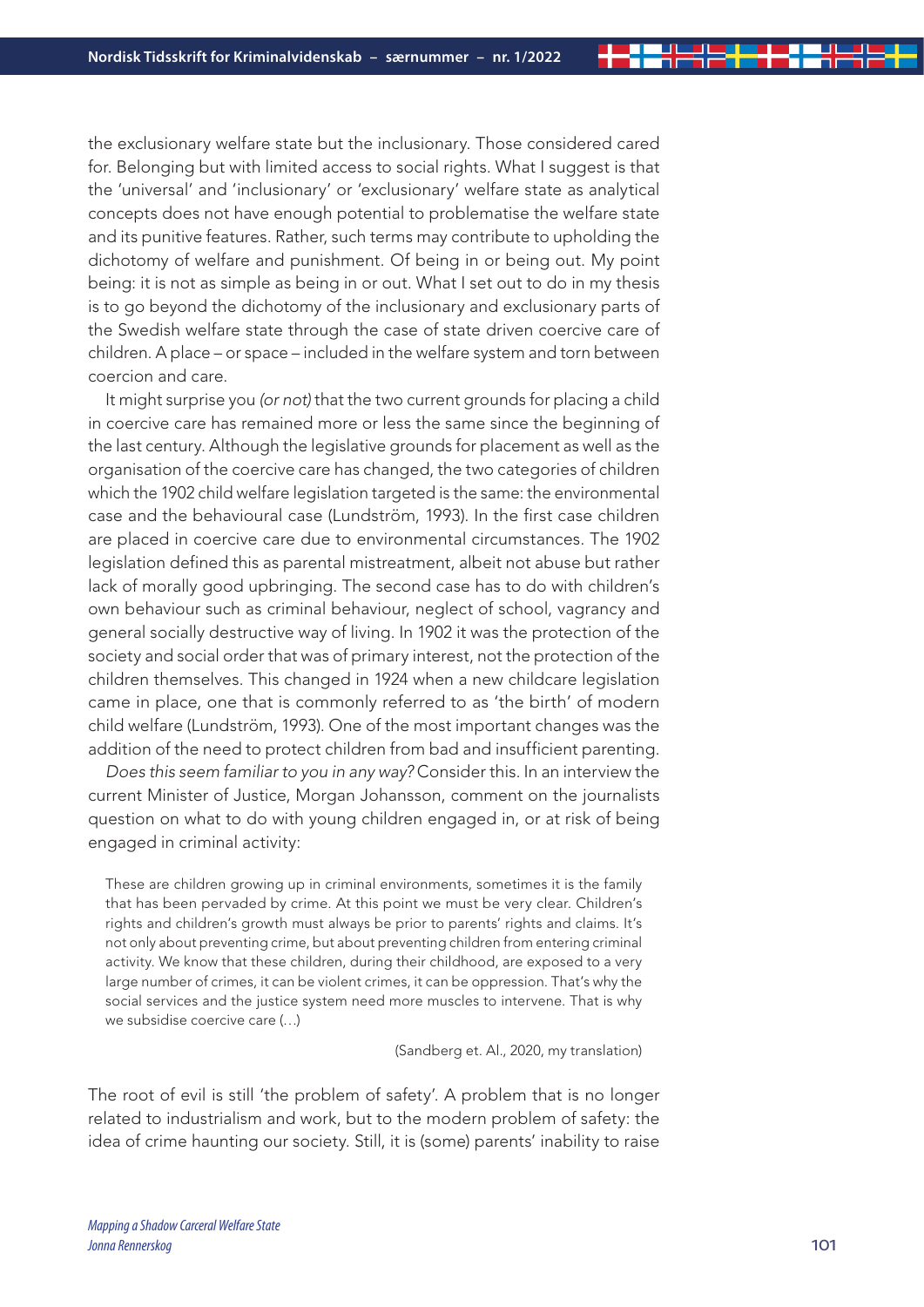their children that is considered to be one of the primary problems. The solution is the same – muscling up the state's ability to intervene through an increased number of placements in coercive care.

### 2. A new 'complication'

What is different however is the reference to the rights of the child. Rights. It is a word that can make the claim of being the zeitgeist of our times. Many agree upon the principles of rights, but less so on how and when they should be applied (c.f., Banakar, 2010). Within welfare theories children are, if even present, mainly viewed as passive objects rather than subjects with their own rights (Heimer & Palme, 2016). This mirrors the traditional view of child welfare in Sweden with its focus on protection (from harm) and provision (right to health etc). The CRC challenges this with its equal focus on what is usually summarized as the three P's: Protection, Provision and Participation. This latter P sets the child as an actor and legal subject on the agenda in a way that complicates the already toxic relationship between coercion and care. In a way this project can be said to examine how this new 'complication' is handled.

In my first article within this project, I studied the tensions and contradictions between the child's rights perspective and the collectivistic discourse on state protection in the transformation of state-driven coercive care in accordance with CRC taking place between 2015 and 2018 (Rennerskog, 2020). What I found was that emphasis on children's rights to protection actually triggered and enforced the shadow carceral state. I found that emphasis on the child's right to protection was used, not to strengthen the role of the child towards the state, but to legitimise a strengthened position of the state towards the child, decorated in the terminology of a child's rights perspective. In fact, the transformation of the legislation resulted in a partly more repressive legislation for children placed following the behavioural case. This was possible through an emphasis on protection that is hardly in line with CRC.

Just about the same time as the CRC was made Swedish law in January 2020 the death of a three-year-old girl previously placed in coercive care chock the country. The media soon named her Little heart who's tragic death has been described a failure of society to ensure children in coercive care the protection and support that they have right to. Following the death of Little heart, political parties have rushed new legislative proposals to strengthen the rights of children apprehended by the state. While this is all well, these changes have focused primary on children included in the narrative of Little heart – apprehended through the environmental case. In my second, and ongoing study I set out to examine how the implementation of the CRC post January 2020 affect children in coercive care excluded from the narrative of Little heart (i.e. apprehended through the behavioural case). More precisely, I aim to understand how the recognition of children's agency has been twofold: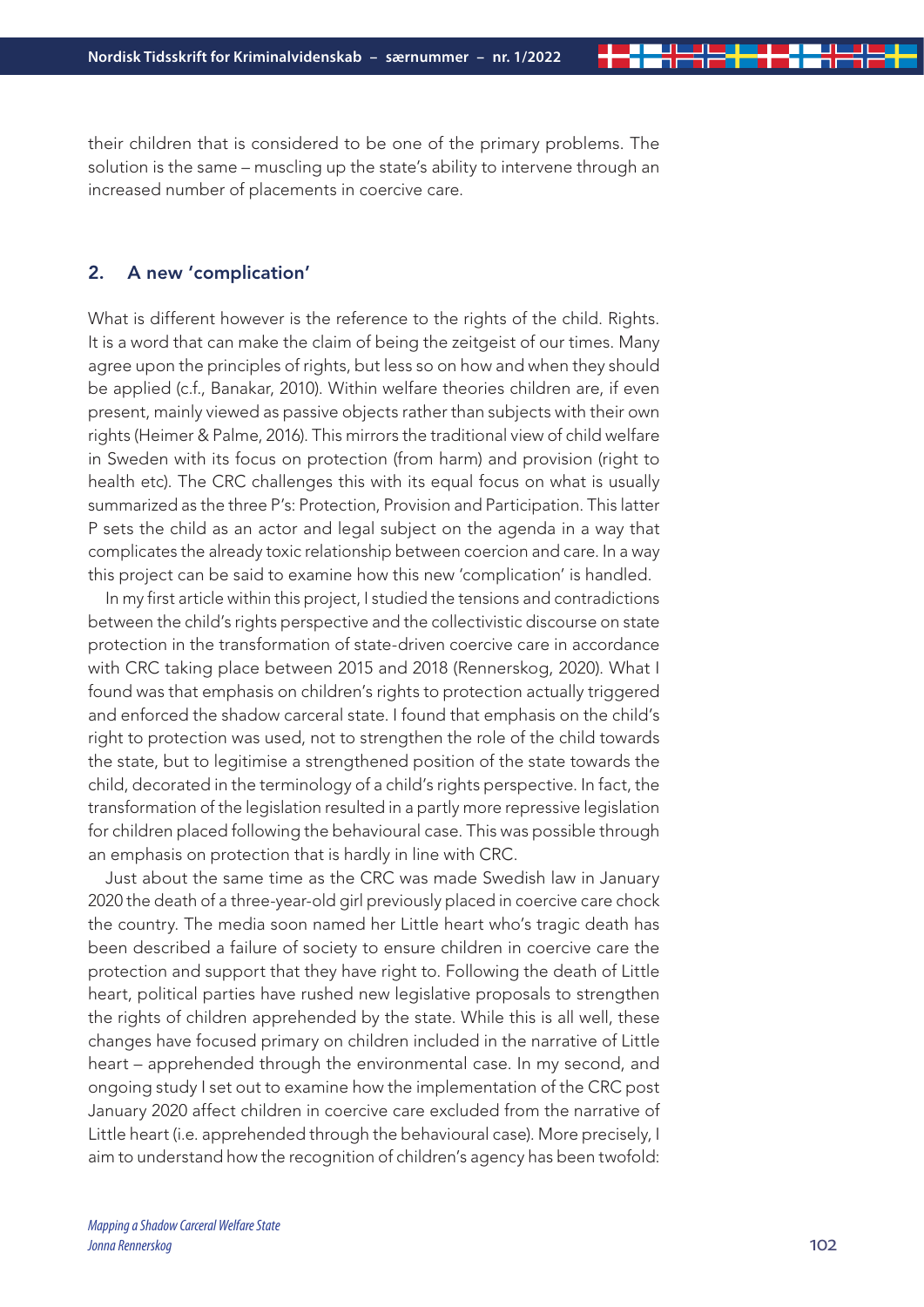It has not only been used to strengthen participatory rights of children, but also to enhance their culpability.

## 3. Going forward

However, things are happening also for these children, although not in within the Swedish government but within civil society. Two NGO's that has been especially visual within the last year are Barnrättsbyrån and Childhood Sweden. The former reported the management team at NBIC to the police for mismanages of responsibilities and the latter has recently taken the initiative to gather civil society and researchers to join forces to work for a change of Swedish coercive care of children. These initiatives show a side of the rights of the child as politically potent. It shows how the CRC may have a gathering effect from bellow, starting with the voices of children, bringing researchers, individual public servants and civil society together in a way that challenges current political order. I am a part of these 'joined forces' and I must say that these are exciting times.

*Kontaktoplysninger jonna.rennerskog@criminology.su.se*

#### References

Banakar, R. (2010). Law, rights and justice in late modern society: A tentative theorethical framework. In: Banakar, Reza (ed.) *Rights in Context: Law and Justice in Late Modern Society.* Farnham: Ashgate, 19-37

- Barker, V. (2012). Nordic Exceptionalism revisited: Explaining the paradox of a Janus-faced penal regime. *Theoretical Criminology*. 17(1) 5-25
- Beckett, K & Murakawa, N. (2012). Mapping the shadow carceral state: Toward an institutionally capacious approach to punishment. *Theoretical Criminology*, 16 (2): 221-244
- Bruhn, A. Lindberg, O. & Nylander, p. Å. (2017). Treating Drug Abusers in Prison: Competing Paradigms Anchored in Different Welfare Ideologies. The Case of Sweden. In Smith p. S. and Ugelvik T. (eds.) *Scandinavian Penal History, Culture and Prison Practice Embraced By the Welfare State?*. London: Palgrave Macmillan UK, p. 177-204
- Edling, N. (2019). *The changing meanings of the welfare state: histories of a key concept in the Nordic countries.* New York: Berghahn.eza

Government (1993) Reaktion mot Ungdomsbrott. SoU 1993:35

- Heimer, M. & Palme, J. (2016), Rethinking Child Policy Post-UN Convention on the Rights of the Child: Vulnerable Children's Welfare in Sweden. *Journal of Social Policy.* 45 (3) 435-452
- Kolind, T., Frank, V. A., & Lindberg, O., Tourunen, J. (2013). Prison-based drug treatment in Nordic political discourse: an elastic discursive construct. *European Journal of Criminology*, 10(6) 659-674.
- Kolind, T. (2017). Is Prison Drug Treatment a Welfare Service?. In Smith p. S. & Ugelvik T. (eds.) *Scandinavian Penal History, Culture and Prison Practice Embraced By the Welfare State?*. London: Palgrave Macmillan UK, p. 205-224
- Lundström, T. (1993). Tvångsomhändertagande av barn: En studie av lagarna, professionerna och praktiken under 1900-talet. PhD Thesis, Stockholm University, Sweden.